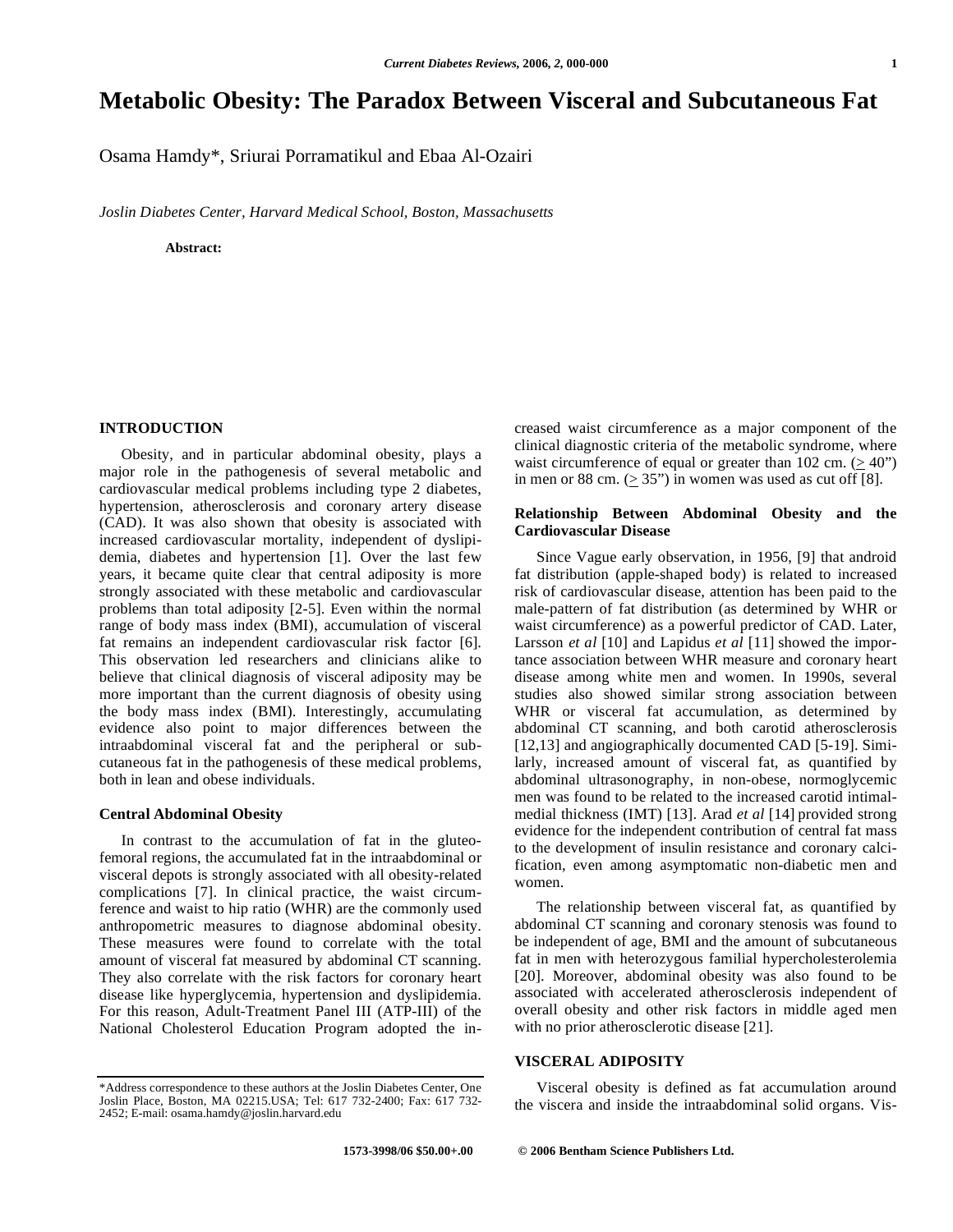

**Fig. (1).** The link between visceral adiposity, insulin resistance and endothelial dysfunction (Aldhahi W, and Hamdy O. Curr Diab Rep. 2003;3(4):293-8).

ceral fat has been associated with accelerated progression of atherosclerosis [22]. Progressive accumulation of intraabdominal fat increases hepatic and adipose-tissue insulin resistance and its consequent metabolic abnormalities like glucose intolerance, low HDL-cholesterol, elevated triglycerides and hypertension [23,24]. Reaven [23] described this package of metabolic abnormalities as syndrome X or the insulin resistance syndrome [25]. Many refer to this syndrome as the metabolic syndrome considering insulin resistance as its fundamental etiology. It is worth mentioning that the true definition of this syndrome and its phenotype characteristics is still in evolution.

Despite lack of clear explanation, the strong relationship between intraabdominal fat accumulation and insulin resistance was subsequently reported in several studies [25- 27]. The most appealing hypothesis to explain this relationship is that intraabdominal adipocytes are more lipolytically active, which results in influx of large amount of free fatty acids into the portal circulation and to the liver. This hypothesis is called the lipotoxicity theory and has been welcomed by many researchers, until recently, as the sole explanation of the link between visceral adiposity and insulin resistance [28]. It was assumed that increased activation of

the  $\beta$ 3-adrenergic receptors, which are expressed in human visceral fat, is responsible for increased visceral fat lipolysis. The Try64Arg allele polymorphism of the  $\beta$ 3-adrenergic receptor gene was found to be associated with increased accumulation of visceral fat and insulin resistance [29]. Interestingly, obese individuals with no polymorphism of the -3-adrenergic accumulate less visceral fat and have much lower risk factors for CAD [29]. This group may be considered healthier obese individuals. The alternative theory that recently gained a lot of acceptance and research support is that visceral adipose tissue and its resident macrophages produce more proinflamatory cytokines like tumor necrosis factor-alpha (TNF- $\alpha$ ) and interleukin-6 (IL-6) and less adiponectin [30]. These cytokines changes induce insulin resistance (Fig. **1**).

There are major ethnic and gender differences in the rate of accumulation and the amount of visceral fat. For example, Asian Indians have relatively higher truncal and abdominal fat mass as compared to Caucasians and black population despite similar or less average value of waist circumference [31]. Banerji *et al* [32] showed that visceral adipose tissue mass of Asian Indians was identical to African-American men, despite lower waist circumference. In contrast, African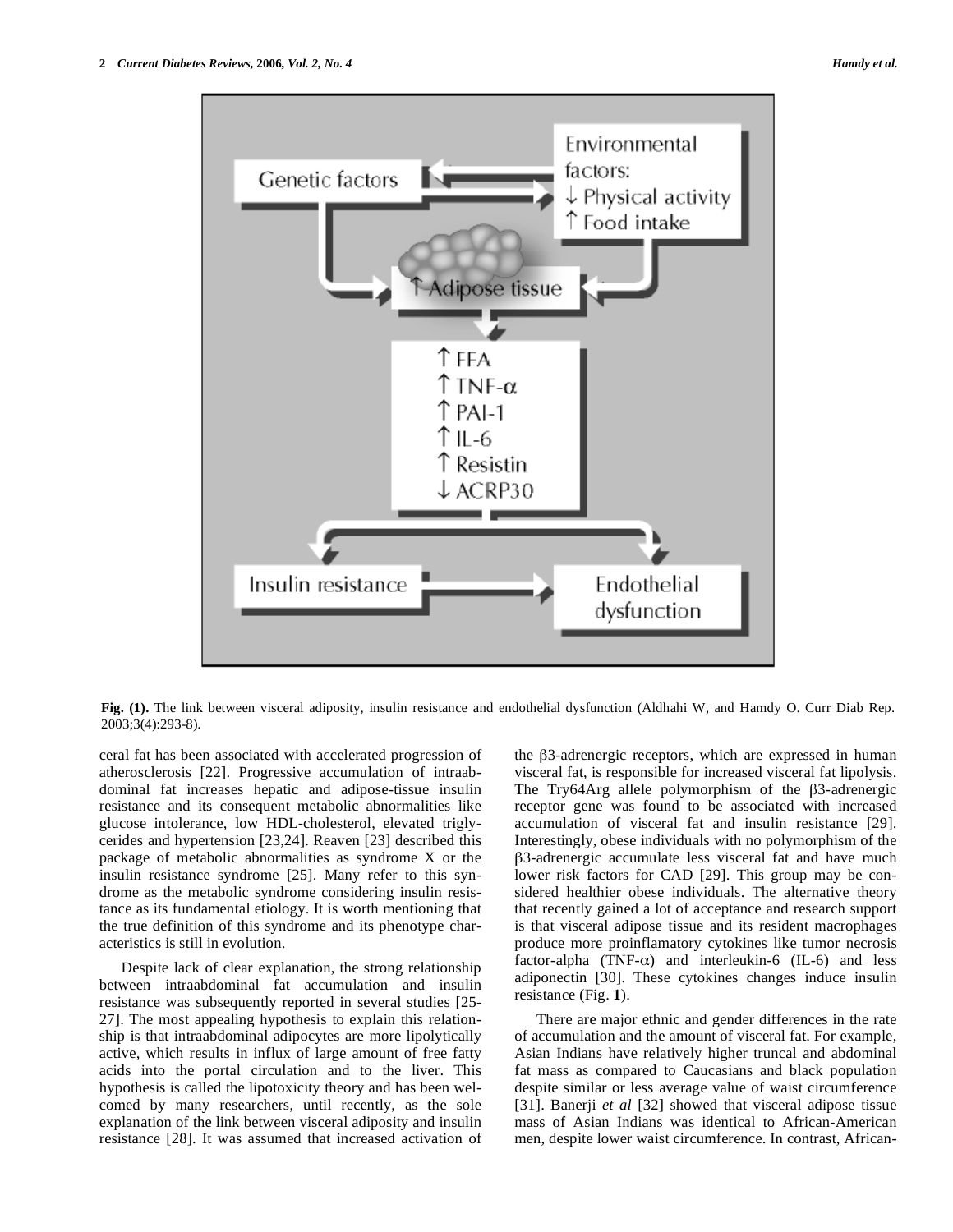American women have lower amount of abdominal visceral fat in comparison to Caucasian women [33], but much higher than African American men. Meanwhile, Japanese men and women have significant greater amount of abdominal visceral fat compared to Caucasians, after adjusting for age, sex and abdominal subcutaneous fat. However, this difference is lower than that observed between African– American women and Caucasian women [20]. Besides the genetic factors (3-adrenergic receptor polymorphism) and ethnicity, many other factors play a role in determining the volume of visceral fat including environmental factors, imbalance of sex hormones, in particular serum free testosterone, growth hormone, IGF-1, insulin, excessive intake of sucrose and saturated fat and lack of physical activity (table **1**). Age is also a major defining factor. At any given waist circumference, older people have larger amount of visceral fat than younger individuals [34].

Visceral adiposity is associated with elevated serum levels of small-dense LDL-cholesterol particles, high apo-B [35], hypertriglyceridemia and reduced HDL-cholesterol [36,37]. Over seven years, one prospective study showed that the amount of visceral fat predicted the changes in glucose tolerance and fasting insulin, even in absence of any change in total body weight or total body fat [38]. Another study [39] showed that isolated central adiposity in women is associated with impaired insulin sensitivity and impaired fasting plasma glucose. In contrast, isolated peripheral adiposity did not have any apparent effect on glucose homeostasis. In the same study, the severest insulin resistancedyslipidemic syndrome and aortic calcification was found in women with highest percentage central fat and lowest percentage peripheral fat. On the contrary, the most favorable metabolic profile was found in women with the lowest percentage central fat and the highest percentage peripheral fat.

# **VISCERAL FAT MEASUREMENTS**

Since body fat is widespread and inaccessible, it has been always difficult to directly measure the total body fat. Traditionally, the gold standard technique was the hydrodensitometry (underwater weighing). This is based on the principle that fatty tissue is less dense than muscle. In fact, only few large-scale epidemiological studies evaluated body fat distribution among different body regions. This is mostly because the currently available accurate techniques are labor intensive and costly, which limit their use to only studies with smaller-sample size.

The current gold standard techniques for measuring visceral fat volume are abdominal CT (at L4-L5) and MRI techniques. These methods are not widely used because of the limitations of cost and radiation exposure. In contrast to CT, MRI technique requires additional definition of adipose tissue by changing the setting of MRI- scanner [40]. Several commercial softwares are currently available for calculation of visceral fat volume. Using these techniques confirmed the original assumption that body fat is mostly localized in the subcutaneous space and partially in the visceral area. Interestingly, they also showed that most of the fat in the central line is subcutaneous and not visceral. This may explain the difference between the value of directly measuring

visceral fat volume and measuring the waist circumference. Current knowledge makes it also possible to subdivide body fat into at least three separate and measurable compartments, namely subcutaneous, intramuscular and visceral fat. [41]

#### **OTHER MEASUREMENTS**

#### **Anthropometric Measurement**

Waist circumference or WHR are used more often to indirectly estimate the intraabdominal fat volume in epidemiological studies. Although these measures showed good correlation with intraabdominal fat volume, measured by CT scanning, they are less accurate than the later [42]. This important observation is most probably related to the fact that waist circumference is mainly composed of subcutaneous fat. However these measures are cheap and can be easily used in large-scale studies. Between the two, waist circumference is a better reflection of the intraabdominal fat volume than the WHR [40,43]. However, one recent study showed that WHR is more strongly associated with type 2 diabetes, hypertension and dyslipidemia than the waist circumference and or BMI, but this difference disappeared after adjusting for age. The same study also showed that the 3 measures are equally associated with the cardiovascular risk factors [44]. For the time being, waist circumference seems to be the easiest anthropometric measurement that can be easily used by health care professionals in order to diagnose visceral adiposity or at least to get rough impression of the visceral fat volume [40]. It may be also used to monitor the changes in visceral fat volume over time [45,46].

#### **Dual-energy X-Ray Absorptiometry (DEXA)**

DEXA was developed originally to examine bone mineral density [47,48]. This technique can be also used to accurately measure total body fat and regional fat distribution. DEXA is more accurate than anthropometric measures and more practical and cost effective than CT or MRI scans. However, DEXA cannot distinguish between subcutaneous and visceral abdominal fat depots, or between subcutaneous and intramuscular peripheral fat depots. Some findings suggest that intramuscular fat within the thighs confer increased risk for type 2 diabetes and cardiovascular disease [49,50]. Meanwhile, fat mass in the trunk region, as measured by DEXA, was found to be a strong independent predictor of insulin resistance and dyslipidemia among postmenopausal women [51].

## **Abdominal Ultrasonography**

Abdominal ultrasonography has been proposed as a suitable technique for intraabdominal fat measurement in research and clinical settings [52,53]. Several studies found good correlation between intraabdominal fat volume, measured abdominal ultrasound and abdominal CT scanning. The lack of strict protocol, for positioning the ultrasound transducer and for timing the measurement in relation to respiratory cycle, reduced reproducibility of this technique in most of these studies [43]. More recently, Stolk RP *et al*. [54] proposed a strict protocol, where all measurements were performed at the end of quiet inspiration and by compressing the transducer against the abdomen to limit distortion of the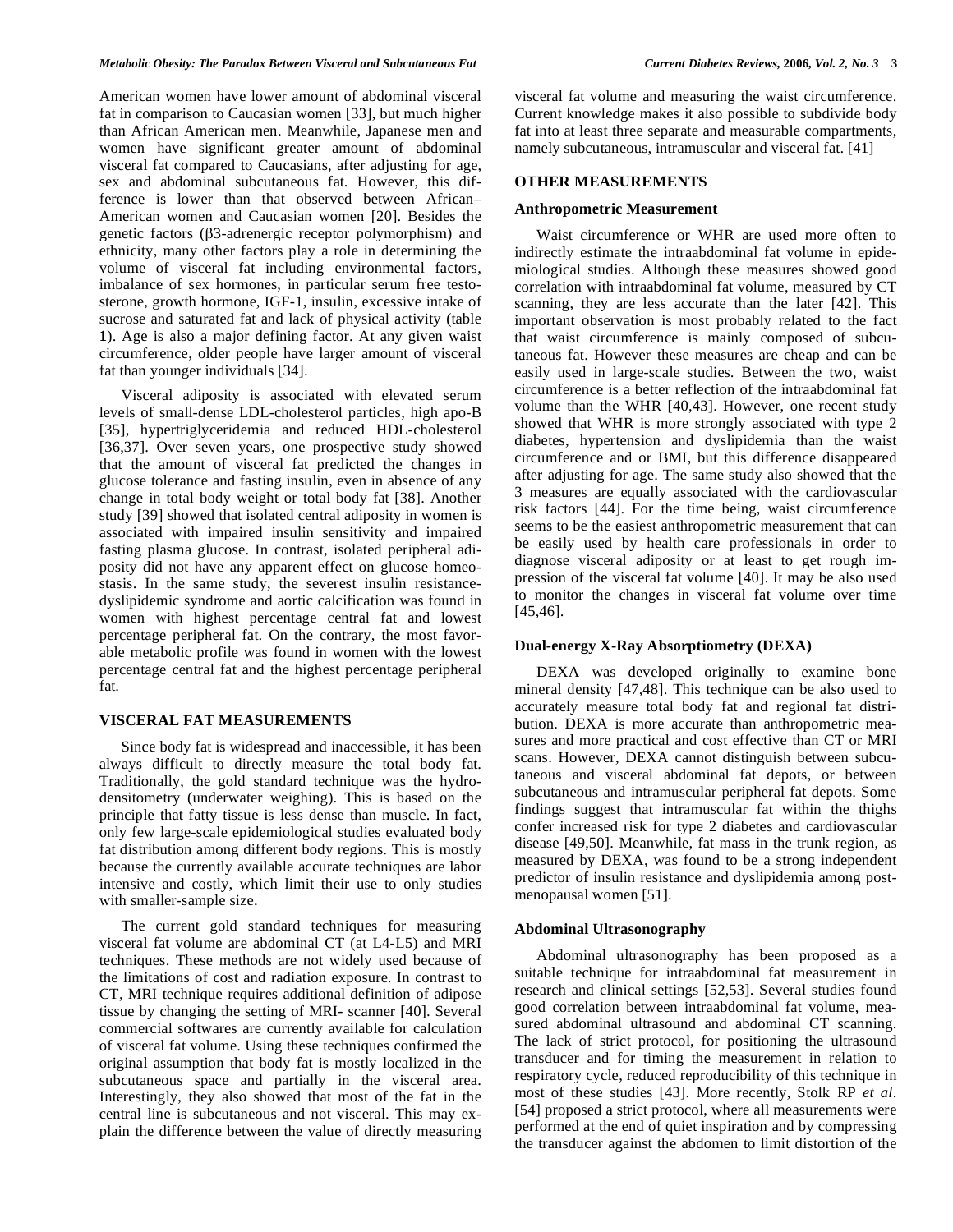abdominal cavity during scanning [54]. The distance between the peritoneum and the lumbar spine was used as measure of the intraabdominal fat. This distance is measured at 3 positions along the horizontal line between the highest point of iliac crest and the lower costal margin and each measure should be repeated three times. The reproducibility of this technique was excellent with coefficient of variability around 4—5% [54]. The correlation with visceral fat measurement in single CT slice at L4-L5 was excellent  $(r=0.82, p< 0.001)$ . Recent studies showed that the association between intraabdominal fat, measured by ultrasound using a strict protocol, and the metabolic risk factors for CAD is more pronounced than the association between the later and the waist circumference or WHR. Meanwhile, intraabdominal fat, measured by abdominal ultrasound, was found to be associated with the metabolic risk factors similar to that measured by abdominal CT scanning [55]. Using this protocol, it may be possible to easily measure visceral fat volume in clinical practice as it yields more reliable information than simple anthropometric measurements and in accuracy closer to abdominal CT or MRI while being less costly [56].

### **The Paradoxical Effect of Peripheral Fat**

There are limited data to address the specific role of peripheral fat mass (PFM). Interestingly, large hip circumference was found to be an independent predictor of lower cardiovascular and diabetes-related mortality. [57] Furthermore, hip circumference and leg fat showed strong negative association with atherogenic lipid and glucose metabolites. [58-60]. It was postulated that increased leg fat may reflect underlying hormonal factors (e.g. estrogen) that regulate preferential deposition of fat in the hip and thigh area. [61]. The protective effect of a large hip circumference may be due to the high lipoprotein lipase activity and low fatty acid turnover of gluteo-femoral adipose tissue [62].

Recent study showed that peripheral fat mass is negatively correlated with both atherogenic metabolic risk factors and aortic calcification [39]. In this study, peripheral fat mass showed an independent negative correlation with glucose and atherogenic lipid components. Furthermore, the lowest atherogenic lipid profile was observed in women with lowest percentage central fat and highest percentage peripheral fat. These results associate the different fat depots exhibiting different influences on lipid metabolism, with central fat mass promoting and peripheral fat mass counteracting atherogenicity. It is interesting that relative lack of peripheral fat has been also associated with poorer insulin sensitivity [51, 63]. These observations might be also explained by a possible active inhibitory influence of peripheral fat mass, which can overrule the atherogenic tendencies caused by high central fat mass.

There is also evidence suggesting that the subcutaneous fat plays an important role in modulating peripheral insulin resistance through regulating visceral fat accumulation. In a recent experimental study, bilateral removal of subcutaneous inguinal fat mass in mice resulted in increased lipid accumulation in mesenteric fat, hyperinsulinemia, decreased insulin sensitivity and increased  $TNF-\alpha$ . These abnormalities were corrected after re-implantation of inguinal fat [64].

## **Biological Differences Between Visceral and Subcutaneous Body Fat**

It was recently shown that the functional differences between visceral and the subcutaneous adipocytes are related to their anatomical location. For example, implantation of adipose cells into visceral area of nude mice increased serum TNF- $\alpha$  and insulin resistance, while it did not increase them when it was implanted in the subcutaneous regions [65]. Several studies also showed that although central fat accumulation is deleterious for cardiovascular risk in women, deposition of fat in the gluteo-femoral regions posses some degree of protection [51, 59, 66]. Meanwhile, the severity of atherosclerosis was significantly lower in generally obese women compared with those with predominant central obesity. *In vitro*, several studies demonstrated that adipocytes from visceral abdominal region are more sensitive to lipolytic stimuli and are more resistant to suppression of lipolysis by insulin than the adipocytes from gluteo-femoral subcutaneous regions [67,68]. The metabolic characteristics of the adipocytes from the subcutaneous abdominal region tend to be intermediate [69]. *In vivo* data also supports these findings [70]. Abdominal fat may directly impact hepatic free fatty acid flux due to its proximity to the portal circulation and consequently increases triglycerides synthesis and decrease hepatic insulin clearance [71,72]. Interestingly, it was noticed that there is a marked heterogeneity in handling FFA by various fat depots [73]. Other contributing mechanisms include abnormal expression and secretion of fat derived cytokines such as resistin [74], leptin, adiponectin, TNF- $\alpha$  and IL-6 [75].

# **Genetic Differences Between Visceral and Subcutaneous Body Fat**

Recent evidence indicates that there are several loci determining propensity to store fat in the abdominal region [76]. Differences in several gene expressions in visceral fat in comparison to subcutaneous fat may account for the differences in the metabolic risks between the two fat depots. Many of these genes are involved in glucose homeostasis, insulin action (peroxisome proliferator activator receptor- $\gamma$ [PPAR<sub>Y</sub>], IGFBP-3, IGF-1, GLUT1), or in lipid metabolism (HMG CoA synthase, lysosomal acid lipase, hormonesensitive lipase). Twenty genes, which are mostly related to lipid metabolism and glucose homeostasis, are markedly different between the 2 types of fat. For examples angiotensinogen gene is expressed five folds higher in visceral fat compared to subcutaneous fat and  $PPAR\gamma$  is six folds higher in visceral fat in comparison to subcutaneous fat. Similarly, the expression of resistin [77] and adiponectin [78] genes is also significantly higher in visceral fat (3.8 and 12.2-fold, respectively).

#### **Modulation of Body Fat Distribution**

Lifestyle modifications in the form of caloric restriction and increased physical activity, metformin and PPAR<sub>Y</sub> agonists, like pioglitazone and rosiglitazone, are the most common modalities used for treating insulin resistance [79- 81]. Except for metformin, reduction of visceral adiposity is a common feature of these interventions. Shadid *et al*. [82] assessed the effects of pioglitazone versus diet and exercise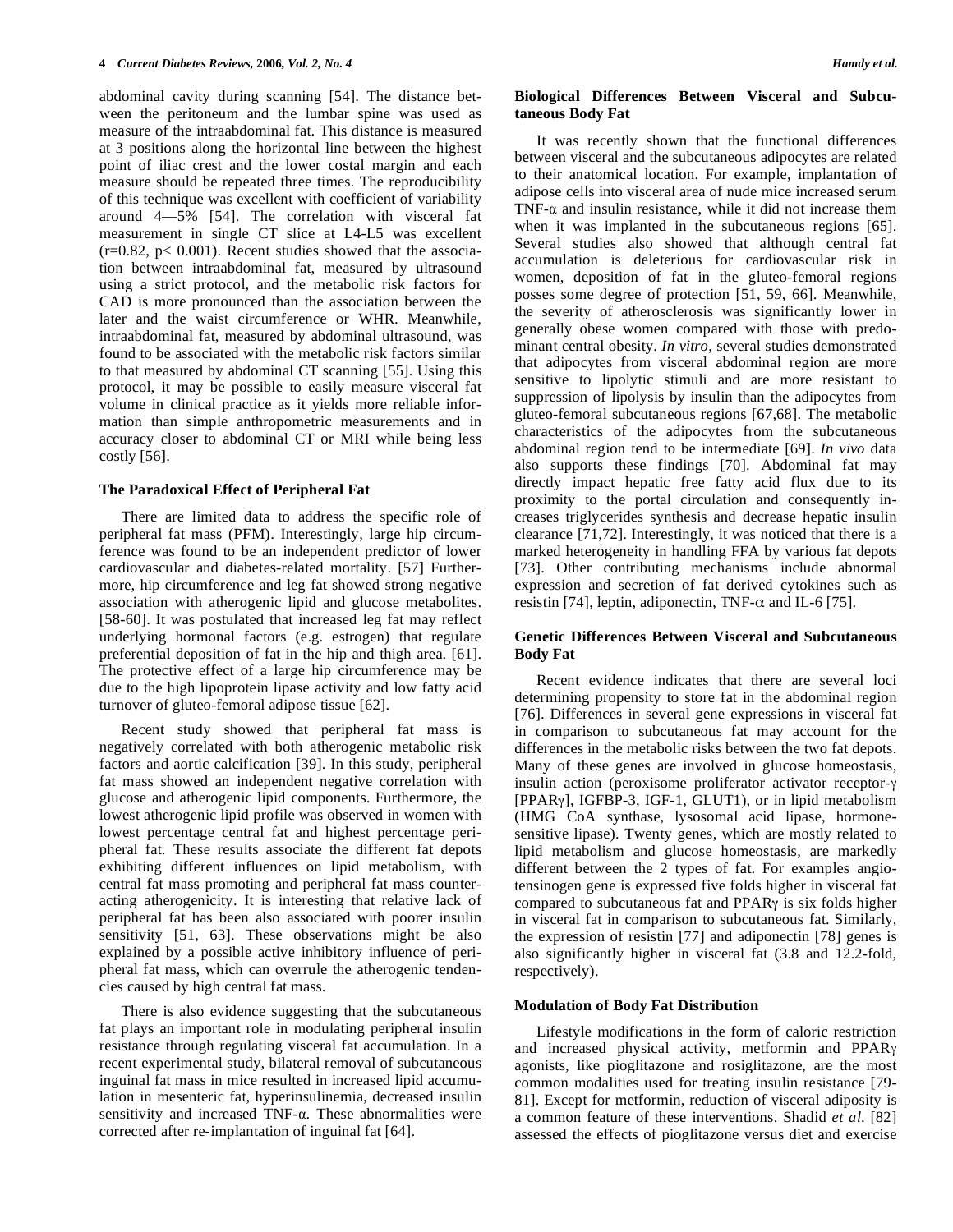on body fat distribution and the relationship between fat distribution and insulin sensitivity in upper body obesity in non-diabetic men and premenopausal women. They found that diet and exercise resulted in weight loss, lowered W/H ratio and improved insulin sensitivity through reducing visceral fat and total body fat volume. In contrast, pioglitazone resulted in weight gain but also lowered W/H ratio and improved insulin sensitivity through selective increase in lower body fat without changing visceral fat. These data suggests that  $PPAR\gamma$  agonists selectively stimulates adipocytes proliferation, mostly in peripheral adipose tissue, and consequently results in body fat redistribution. This observation also confirms a site specific responsiveness of these compounds [83] and suggests that the improvement in insulin sensitivity with PPAR $\gamma$  agonists may a result of such favorable fat redistribution in association with reduction in both intrahepatic and intramuscular fat.

So far, it is unclear how much reduction in visceral adipose tissue is required to induce favorable metabolic changes. One recent study showed that moderate reduction of visceral fat, as seen with short-term weight reduction programs, yields metabolic benefits on lipid profile, insulin sensitivity and blood pressure similar to that observed after major weight reduction [84]. Interestingly, most of the fat loss during the first 2 weeks of caloric restriction and exercise are from the visceral fat.

## **Effects of Selective Removal of Visceral or Subcutaneous Fat**

Surgical removal of visceral fat in experimental animals reversed hepatic insulin resistance. It also prevented agerelated deterioration in peripheral and hepatic insulin action. Meanwhile it decreased gene expression of  $TNF-\alpha$  and leptin in subcutaneous adipose tissue [85]. Furthermore, removal of visceral fat delayed the onset of diabetes in the Zucker fatty rats, the model of obesity and diabetes [86]. In contrast, surgical removal of subcutaneous adipose tissue of similar amount did have any noticeable effect on any of the measured metabolic parameters [86]. Similarly, surgical removal of large amount of abdominal subcutaneous fat by liposuction in a group of diabetic and non-diabetic individuals did not improve insulin sensitivity in muscles, liver or adipose tissues; and did not change plasma concentrations of circulating mediators of inflammation; including C-reactive protein, IL-6, and TNF- $\alpha$ . It also did not change blood pressure, plasma glucose, and serum insulin or lipid profile [87]. Interestingly, the weight loss observed in this study was equal or even far more than weight loss observed in many lifestyle modification studies, while the later resulted in significant improvement in insulin sensitivity and improvement of cardiovascular risk factors. This observation could be explained by that liposuction reduces subcutaneous fat mass without changing visceral, intramuscular or hepatic fat mass. The latter is reduced mainly by weight reduction by diet and exercise.

#### **CONCLUSION**

Increasing knowledge of the pathophysiology of weight gain and the endocrinologic etiologies of obesity is leading to the development of more effective treatment tools. In

order to use these new treatment tools effectively, clinicians must develop an understanding of the pathophysiology of excess weight and the metabolic role and vascular implications of visceral adiposity in at-risk individuals. The result of this new understanding is the adaptation of both weightmanagement and vascular-protective goals for therapy. Many interesting observations point to the possible need for a new definition of obesity based on the location of fat rather than on its volume, especially when the endocrine function and the metabolic risk are considered. The reference to increased volume of visceral fat as "metabolic obesity" may better identify more subjects at risk for cardiovascular disease than does the current definition of obesity.

#### **REFERENCES**

- [1] Calle CE, Thun Mi, Petrelli JM, Rodriguez C, Heath CWJ. Bodymass index and mortality in a prospective cohort of U.S. adults. N Engl J Med 1999;341:1097-105.
- [2] Zamboni M, Armellini F, Sheiban I, De Marchi M, Todesco T, Bergamo Andreis IA. Cominacini I., Bosello o. Relation of body fat distribution in men and degree of coronary narrowings in coronary artery disease. Am J Cardiol 1992; 70: 1135-1138.
- [3] Bjorntorp P. Abdominal obesity and the development of noninsulin dependent diabetes mellitus. Diabetes Metab Rev 1988;4: 615-622.
- [4] Folsom A, Kaye S**,** Sellers T, Hong CP, Cerhan J, Potter J, and Proctor DN. Body fat distribution and 5-year risk of death in older women. JAMA 1993;269**:** 483-487
- [5] Folsom AR, Prineas RJ, Kaye SA, and Munger RG**.** Incidence of hypertension and stroke in relation to body fat distribution and other risk factors in older women. Stroke 1992;21: 701- 706.
- [6] NIH-NHLBI. Clinical Guidelines on the Identification, Evaluation and Treatment of Overweight and Obesity in Adults. The evidence report. Bethesda: MD, 1998.
- [7] Rexrode K, Carey V, Hennekens C, Walters E, Colditz G, Stampfer M, Willet W, and Manson J. Abdominal adiposity and coronary heart disease in women. JAMA 1988;280: 1843-1848.
- [8] Pouliot MC, DespresJ-P, Lemieux S, Moorjani MS, Bouchard C, Tremblay A, Nadeau A, Lupien MPJ, Waist Circumference, Abdominal Sagittal Diameter. Best Simple Anthropometric Indexes of Abdominal Visceral Adipose Tissue Accumulation and Related Cardiovascular Risk in Men and Women. Am J Cardiol 1994; 73:460-8
- [9] World Health Organization. Definition, diagnosis and classification of diabetes mellitus and its complications: report of a WHO Consultation. Part I: diagnosis and classification of diabetes mellitus. Geneva, Switzerland: World Health Organization; 1999.
- [10] Larsson B, Svardsudd K, Welin L, Wilhelmsen L, Bjorntorp P, Tibblin G. Abdominal adipose tissue distribution, obesity, and risk of cardiovascular disease and death: 13 year follow up of participants in the study of men born in 1913. Br Med J 1984; 288:1401-1404.
- [11] Lapidus L, Bengtsson C, Larsson B, Pennert K, Rybo E, Sjostrom L Distribution of adipose tissue and risk of cardiovascular disease and death: a 12 year follow up of participants in the population study of women in Gothenburg, Sweden. Br Med J 1984; 289:1257- 1261.
- [12] Bonora E, Tessari R, Micciolo R, *et al*. Intimal-medial thickness of the carotid artery in nondiabetic and NIDDM patients: relationship with insulin resistance. Diabetes Care 1997;20:627-31.
- [13] Yamamoto M, Egusa G, Hara H, Yamakido M. Association of intra-abdominal fat and carotid atherosclerosis in non-obese middle-aged men with normal glucose tolerance. Int J Obes Relat Metab Disord I 997;21 :948-51.
- [14] Arad Y, Newstein D, Cadet F, *et al*. Association of multiple risk factors and insulin resistance with increased prevalence of asymptomatic coronary artery disease by an electron-beam computed tomographic study. Arterioscler Thromb Vasc Biol. 2001; 2l: 2051-2058.
- [15] Hartz A, Grubb B, Wild R, Van Nort JJ, Kuhn E, Freedman D, Rimm A. The association of waist hip ratio and angiographically determined coronary artery disease. Int J Obes 1990; 14:65 7-665.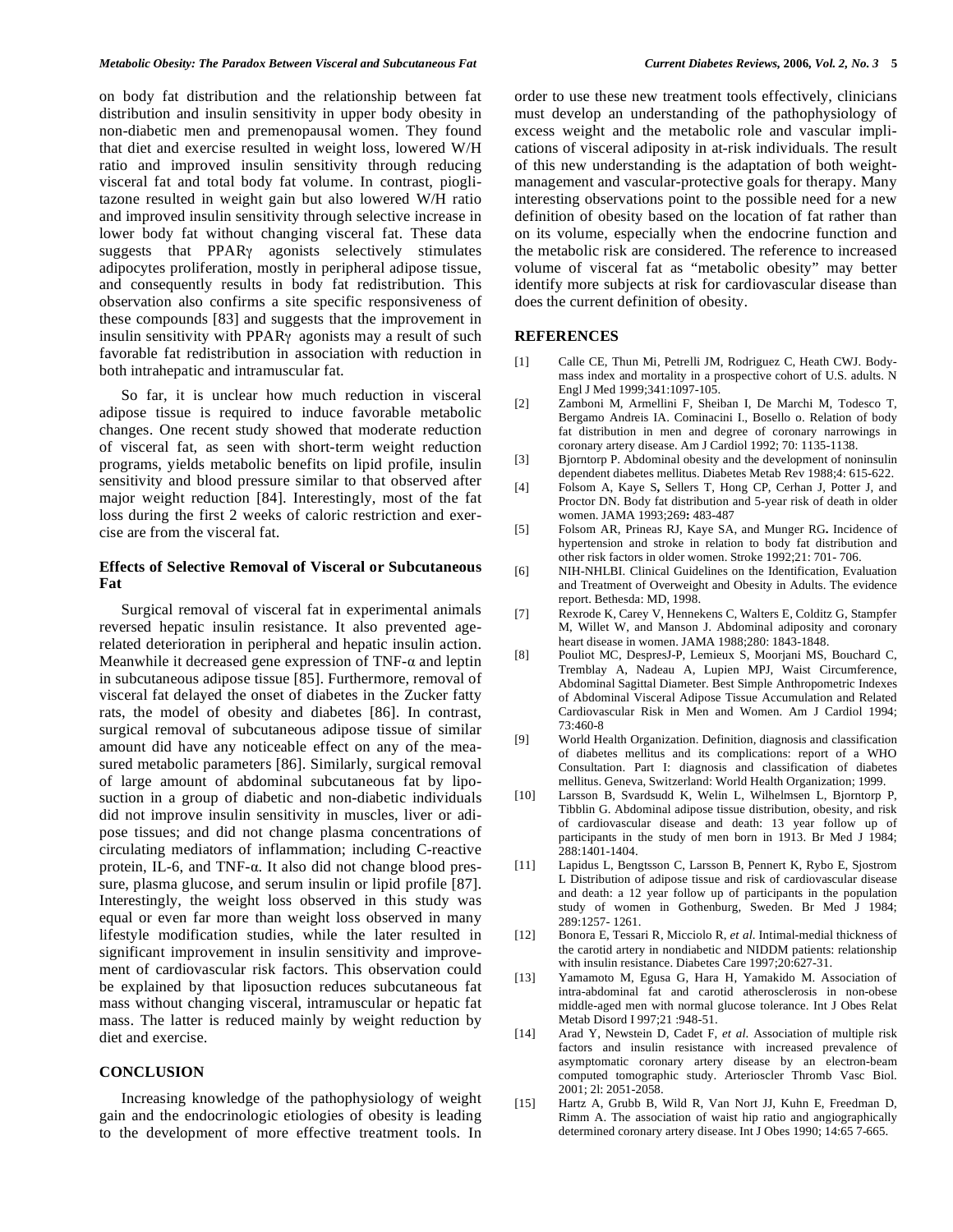- [16] Hauner H, Stangl K, Schmatz C, Burger K, Blomer H, Pfeiffer EF. Body fat distribution in men with angiographically confirmed coronary artery disease. Atherosclerosis 1990; 85: 203-210.
- [17] Nakamura I, Tokunaga K, Shimomura I, Nishida M, Yoshida S,Kotani K, Islam AH, Keno Y, Kobatake T, Nagai Y, Fujioka 5, Tarui S, Matsuzawa Y. Contribution of visceral fat accumulation to the development of coronary artery disease in non-obese men. Atherosclerosis 1994; 107: 239-246.
- [18] Thompson CJ, Ryu jE, Craven TE, Kahl FR, Crouse JR III. Central adipose distribution is related to coronary atherosclerosis. Arterioscler Thromb 1991; 11: 327-333.
- [19] Flynn MA, Codd MB, Gibney MJ, Keelan El, Sugrue DD. Indices of obesity and body fat distribution in arteriographically defined coronary artery disease in men. Ir I Med Sci 1993; 162: 503-509.
- [20] Nakamura T, Kobayashi H, Yanagi K, *et al*. Importance of intraabdominal visceral fat accumulation to coronary atherosclerosis in heterozygous familial hypercholesterolaemia. Int J Obes Relat Metab Disord 1997; 2l: 580-6.
- [21] Lakka TA, Lakka HM, Salonen R and *et al*. Abdominal obesity is associated with accelerated progression of carotid atherosclerosis in men. Atherosclerosis 2001;154:497-504
- [22] Lakka TA, Lakka HM, Salonen R and *et al*. Abdominal obesity is associated with accelerated progression of carotid atherosclerosis in men. Atherosclerosis 2001;154:497-504
- [23] Reaven GM. Bunting lecture 1988. Role of insulin resistance in human disease. Diabetes 1988;37: 1595-607.
- [24] Pascot A, Despres JP, Letnieux I. *et al*. Contribution of visceral obesity to the deterioration of the metabolic risk profile in men with impaired glucose tolerance. Diabetologia 2000;43: 1126-35.
- [25] Després JP. Abdominal obesity as important component of insulinresistance syndrome. Nutrition l993;9:452-9.
- [26] Walton C, Lees B, Crook D, Godsland IF, Stevenson IC. Relationships between insulin metabolism, serum lipid profile, body fat distribution and blood pressure in healthy men**.** Atherosclerosis 1995;118:35-43.
- [27] Kahn BB, Flier IS. Obesity arid insulin resistance. J Clin Invest 2000;106:473-81.
- [28] Bergman RN, Mittleman SD. Central role of the adipocyte in insulin resistance. J Basic Clin Physiol Pharmacol 1998, **9:**205–221
- [29] Widen E, Lehto M, Kanninen T, *et al*. Association of polymorphism in the  $\beta$ 3-adrenergic receptor gene with features of the insulin resistance syndrome in Finns. N Engl J Med 2004;333:348-51
- [30] Yokota T, Oritani K, Takahashi I, *et al.* Adiponectin, a new member of the family of soluble defense collagens, negatively regulated the growth of myelomonocytic progenitors and the functions of macrophages. *Blood* 2000, 96:1723–1732
- [31] Misra A, Vikram NK. Insulin resistance syndrome (metabolic syndrome) and obesity in Asian Indians: evidence and implications. Nutrition 2004; 20: 482–491
- [32] Banerji MA, Lebowitz J, Chaiken RL, Gordon D, Kral JG, Lebovitz HE. Relationship of visceral adipose tissue and glucose disposal is independent of sex in black NIDDM subjects. Am J Physiol 1997; 273: E425–E432.
- [33] Conway JM, Yanovski SZ, Avila NA, Hubbard VS. Visceral adipose tissue differences in black and white women. Am J Clin Nutr 1995;61:765-771
- [34] Conway JM, Yanovski SZ, Avila NA, Hubbard VS. Visceral adipose tissue differences in black and white women. Am J Clin Nutr 1995;61:765-771
- [35] Despres JP. The jnsulin-resistance-dyslipidemic syndrome of visceral obesity: effect on patients' risk. Obes Res. 1998;6:8S-17S.
- [36] Després J-P, Moorjani S, Lupien PJ, Tremblay A, Nadeau A, Bouchard C. Regional distribution of body fat, plasma lipoproteins, and cardiovascular disease. Arteriosclerosis 1990;10:497-511.
- [37] Pouliot MC, Després J-P, Nadeau A, *et al*. Visceral obesity in men. Associations with glucose tolerance, plasma insulin, and lipoprotein levels. Diabetes. 1992;41 :826-834.
- [38] Pouliot MC, Després J-P, Nadeau A, *et al*. Visceral obesity in men. Associations with glucose tolerance, plasma insulin, and lipoprotein levels. Diabetes. 1992;41 :826-834.
- [39] Tanko LB, Bagger YZ, Alexandersen P, *et al*. Peripheral adiposity exhibits an independent dominant antiatherogenic effect in elderly women. Circulation 2003;107:1626-1631
- [40] Bosello O.and Zamboni M. Visceral obesity and metabolic syndrome. Obes rev 2000;1:47-56
- [41] Chowdhury B, Sjöström L, Alpsten M, Kostanty J, Kvist H, Lofgren RA. multicompartment body composition technique based on computerized tomography. Intern J Obes 1994; 18: 219-234.
- [42] Van der Kooy K, Leenen R, Deurenberg P. Seidell JC. Westerterp KR, Hautvast JG. Changes in fat-free mass in obese subjects after weight loss: a comparison of body composition measures. Int I Obes Relat Metab Disord 1992;16:675—83.
- [43] Van der Kooy K, Seidell JC. Techniques for the measurement of visceral fat: a practical guide. Int J Obes l993;l7: 187—96.
- [44] Cameron A, Shaw J, Welborn T and Zimmet Paul. Comparison of associations between three measures of obesity and cardiovascular risk factors in Australian Adults. Diabetes 2003;52(Suppl.1);pA216
- [45] Lemieux S. Prud'homme D, Trenmblay A, Bouchard C, Despres JP Anthropometric correlates to changes in visceral adipose tissue over 7 years in women. Int J Obes Relat Metab Disord  $1996.20.618-24$
- [46] Lemieux S, Prud'homme D. Nadeau A. Tremblay A, Bouchard C, Despres JP Seven-year changes in body fat and visceral adipose tissue in women. Association with indexes of plasma glucoseinsulin homeostasis.
- [47] Pierson RN Jr., Wang I, Heymsfield SB and *et al*. Measuring body fat: Calibrating the rulers. lntermethod comparisons in 389 normal Caucasian subjects. Am J Physiol 1991;261:E103-El08, 9.
- [48] Svendsen OL, Hassager C, Christiansen C. Accuracy of measurements of body composition by dual-energy x-ray ahsorptiometry *in vivo*. Am J Clin Nutr 1993;57:605-608.
- [49] Krssak M, Falk Peterson. K, Dresner A, DiPietro L, Vogel SM, Rothman DL, Roden M, and Shulman GI. Intramyocellular lipid concentrations are correlated with insulin sensitivity in humans: a 1H NMR spectroscopy study. Diabetologia 1999;42:113-116.
- [50] Phillips DI, Caddy 5, Ilic V, Fielding BA, Frayn KN, Borth-wick AC, and Taylor R. Intramuscular triglyceride and muscle insulin sensitivity: evidence for a relationship in nondiabetic subjects. Metabolism 1996;45: 947-950.
- [51] Van Pelt RE, Evans EM, Schechtman KB, *et al*. Contributions of total and regional fat mass to risk for cardiovascular disease in older women. Am J Physiol Endocrinol Metab.2002; 282:E1023- E1228.
- [52] Armellini F, Zamboni M, Robbi R, *et al*. Total and intra-abdominal fat measurements by ultrasound and computerized tomography. Int J Obes Relat Metab Disord 1993;17:209-14
- [53] Tornaghi C, Raiteri R, Pozzato C. *et al*. Anthropometric or ultrasonic measurements in assessment of visceral fat? A comparative study. Int J Obes Relat Metab Disord 1994; 18:771-5.
- [54] Stolk RP, Wink 0, Zelissen PM, Meijer R, van Gils AP, Grobbee DE. Validity and reproducibility of ultrasonography for the measurement of intra-abdominal adipose tissue. Int J Obes Relat Metab Disord 2001;25:1346-51
- [55] Armellini F, Zamboni M, Castelli S, *et al*. Measured and predicted total and visceral adipose tissue in women. Correlations with metabolic parameters. Int J Obes Relat Metab Disord 1994; 18:641- 7.
- [56] Stolk RP, Meijer R, Mali WP, *et al*. Ultrasound measurements of intraabdominal fat estimate the metabolic syndrome better than do measurements of waist circumference. Am J Clin Nutr 2003;77:857-60
- [57] Lissner L, Bjbrkelund C, Heitmann BL, *et al*. Larger hip circumference independently predicts health and longevity in a Swedish female cohort. Obes Res. 2001;9:644-646.
- [58] Seidell IC, Perusse L, Despres JP *et al*. Waist and hip circumferences have independent and opposite effects on cardiovascular disease risk factors: the Quebec Family Study. Ant J Gun Nutr. 200l;74:315-321.
- [59] Williams MJ, Hunter GR, Kekes-Szabo T, *et al*. Regional fat distribution in women and risk of cardiovascular disease. Am J Clin nutr. l997;65:855-860.
- [60] Tatsukawa M, Kurokawa M, Tamari Y, *et al*. Regional fat deposition in the legs is useful as a presumptive marker of antiatherogenesity in Japanese. Proc Soc Exp Biol Med. 2000;223:156-162
- [61] Lindberg UB, Crona N, Silferstolpe C, Bjdrntorp P, Rebuffe-Scrive M. Regional adipose tissue metabolism in postmenopausal women after treatment with exogenous sex steroids. Horm Metab Res 1990;22:345-51